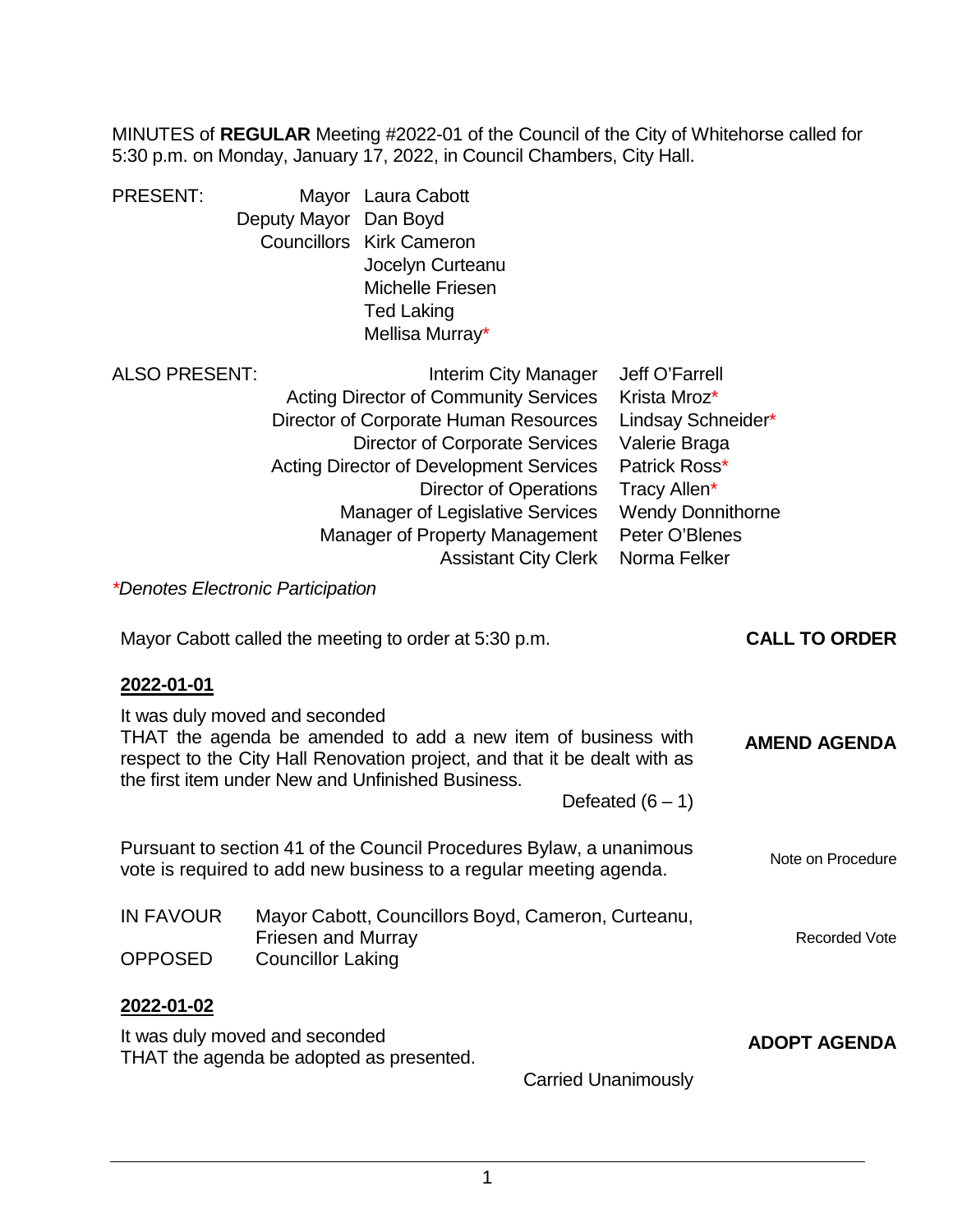## **2022-01-03**

| It was duly moved and seconded<br>THAT the minutes of the Regular Council meeting dated December 13,<br>2021 be adopted as presented.<br><b>Carried Unanimously</b>                                                                                                          | <b>MINUTES</b><br>December 13, 2021                                        |
|------------------------------------------------------------------------------------------------------------------------------------------------------------------------------------------------------------------------------------------------------------------------------|----------------------------------------------------------------------------|
|                                                                                                                                                                                                                                                                              | <b>PUBLIC HEARING</b>                                                      |
| Mayor Cabott advised that three public hearings are scheduled at this<br>meeting. Since Council Chambers is closed to in-person public<br>participation due to the COVID-19 virus, Council will rely on written and<br>audio-only submissions for all three public hearings. | <b>PUBLIC HEARINGS</b><br><b>SCHEDULED</b>                                 |
| Mayor Cabott called for submissions with respect to Bylaw 2021-38, a<br>bylaw to amend the zoning of Lot 1216 on Robert Service Way to allow<br>for public utility and commercial-industrial uses. No audio-only<br>delegates were registered to speak to the bylaw.         | <b>BYLAW 2021-38</b><br><b>ZONING AMENDMENT</b><br>1216 Robert Service Way |
| One written submission was received that was opposed to the proposed<br>rezoning.                                                                                                                                                                                            | <b>Submissions Received</b>                                                |
| Mayor Cabott declared the public hearing for Zoning Amendment Bylaw<br>2021-38 closed and advised that a report on the input received would be<br>presented at an upcoming Standing Committee meeting.                                                                       | <b>Public Hearing Closed</b>                                               |
| Mayor Cabott called for submissions with respect to Bylaw 2021-39, a<br>bylaw to change the zoning at 115 Range Road from Airport to Highway<br>Commercial. No audio-only delegates were registered to speak to the<br>bylaw and no written submissions were received.       | <b>BYLAW 2021-39</b><br><b>ZONING AMENDMENT</b><br>115 Range Road          |
| Mayor Cabott declared the public hearing for Zoning Amendment Bylaw<br>2021-39 closed and advised that a report on the input received would be<br>presented at an upcoming Standing Committee meeting.                                                                       | <b>Public Hearing Closed</b>                                               |
| Mayor Cabott called for submissions with respect to Bylaw 2021-42, a<br>bylaw to establish the zoning for Phase 9 of the Whistle Bend<br>Subdivision. No audio-only delegates were registered to speak to the<br>bylaw and no written submissions were received.             | <b>BYLAW 2021-42</b><br><b>ZONING AMENDMENT</b><br>Whistle Bend Phase 9    |
| Mayor Cabott declared the public hearing for Zoning Amendment Bylaw<br>2021-42 closed and advised that a report on the input received would be                                                                                                                               | <b>Public Hearing Closed</b>                                               |

presented at an upcoming Standing Committee meeting.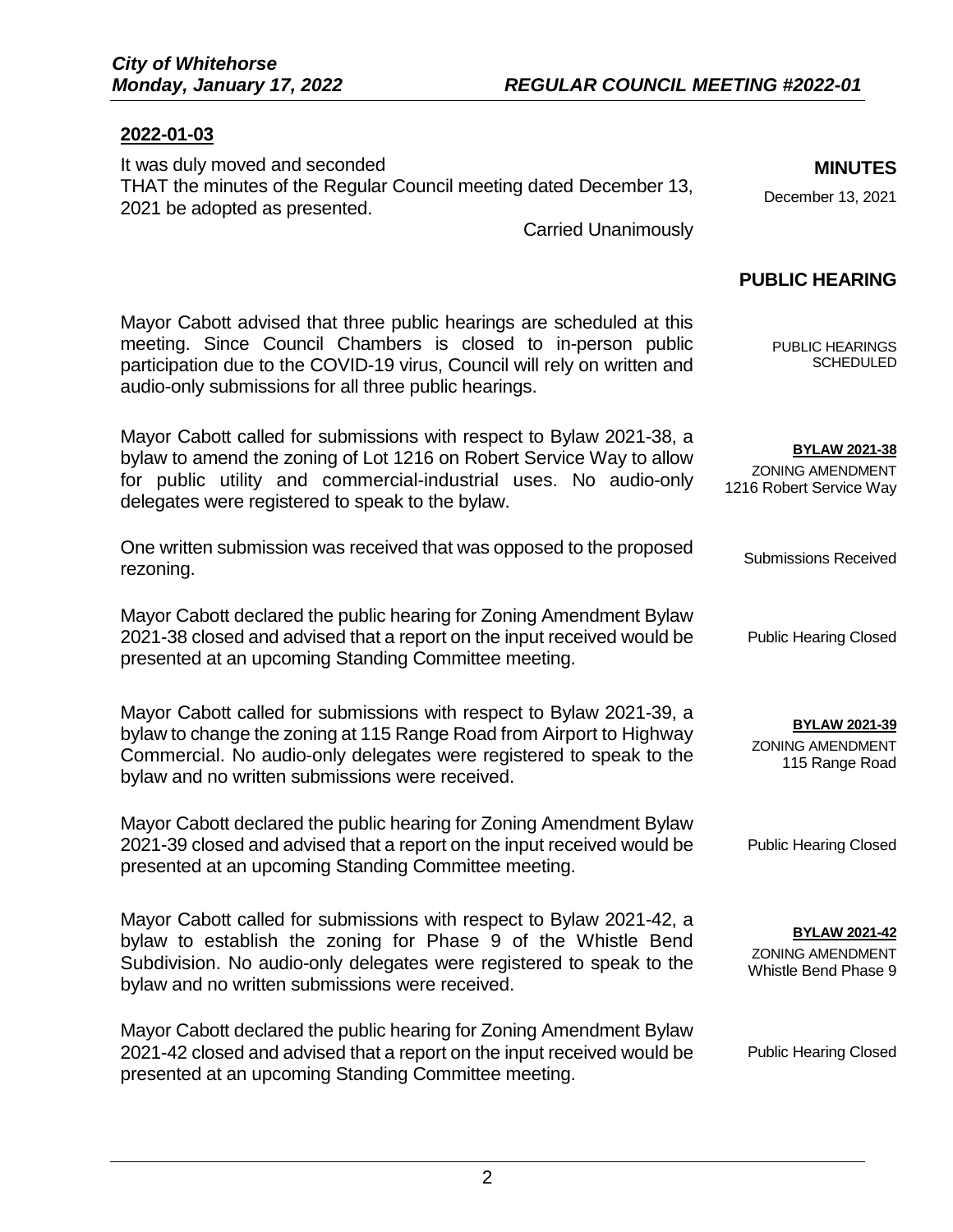# **STANDING COMMITTEE REPORTS**

# **Corporate Services Committee**

| In accordance with the Procurement Policy, a list of forthcoming<br>procurements with an anticipated value greater than \$100,000 shall be<br>provided to Council on a bi-monthly basis. Department managers<br>reviewed their capital projects and operating requirements and provided<br>information on their anticipated procurements for January and February<br>2022. Nine projects are scheduled for procurement in this time frame.                                                                                                                                            | <b>FORTHCOMING</b><br><b>PROCUREMENTS</b><br>For Information Only          |
|---------------------------------------------------------------------------------------------------------------------------------------------------------------------------------------------------------------------------------------------------------------------------------------------------------------------------------------------------------------------------------------------------------------------------------------------------------------------------------------------------------------------------------------------------------------------------------------|----------------------------------------------------------------------------|
| The Procurement Policy requires that Council be given a semi-annual<br>update on procurement projects. Administration provided a detailed<br>listing of procurements for the second half of 2021, including emergency<br>procurements related to the 2021 Flood, three contract renewals, and<br>one instance of non-compliance in a non-competitive procurement.                                                                                                                                                                                                                     | SEMI-ANNUAL REPORT ON<br><b>PROCUREMENTS</b><br>For Information Only       |
| 2022-01-04                                                                                                                                                                                                                                                                                                                                                                                                                                                                                                                                                                            |                                                                            |
| It was duly moved and seconded<br>THAT Administration is hereby authorized to commence procurement<br>for the supply and delivery of gasoline, diesel and heating oil fuels.                                                                                                                                                                                                                                                                                                                                                                                                          | <b>COMMENCE</b><br><b>PROCUREMENT</b><br>Supply of Fuels                   |
| <b>Carried Unanimously</b>                                                                                                                                                                                                                                                                                                                                                                                                                                                                                                                                                            |                                                                            |
| A Council member noted that there have been significant increases in<br>the cost of fuels in recent years and there is no reason to believe that<br>this trend will not continue. The member also noted that approving this<br>and other procurements before the adoption of the budget may pre-<br>suppose that the proposed budget will pass. Administration advised that<br>projects advertised for procurement include the caveat that the project<br>is subject to budget approval. This allows the flexibility required to keep<br>initiatives on track with project timelines. | <b>Discussion</b>                                                          |
| 2022-01-05                                                                                                                                                                                                                                                                                                                                                                                                                                                                                                                                                                            |                                                                            |
| It was duly moved and seconded<br>THAT Administration is hereby authorized to commence procurement<br>for the supply and delivery of propane.<br><b>Carried Unanimously</b>                                                                                                                                                                                                                                                                                                                                                                                                           | <b>COMMENCE</b><br><b>PROCUREMENT</b><br>Supply of Propane                 |
| 2022-01-06                                                                                                                                                                                                                                                                                                                                                                                                                                                                                                                                                                            |                                                                            |
| It was duly moved and seconded<br>THAT Administration is hereby authorized to commence procurement<br>for the construction of the Parks Building Renovations.<br>Carried $(6 - 1)$                                                                                                                                                                                                                                                                                                                                                                                                    | <b>COMMENCE</b><br><b>PROCUREMENT</b><br><b>Parks Building Renovations</b> |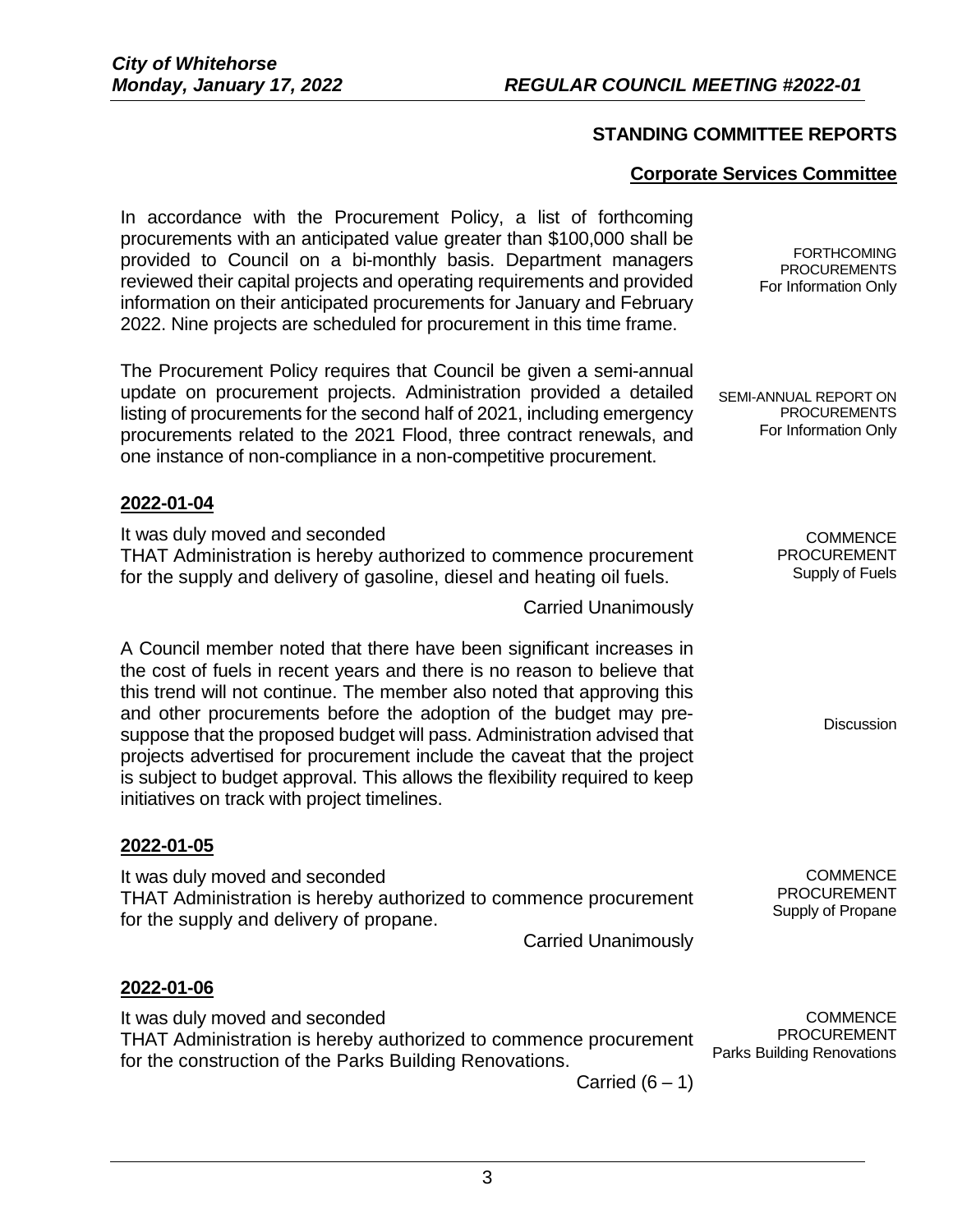| number of specific factors.        | In response to questions raised, Administration advised that the<br>planned renovations will extend the life of the building by 18 years, and<br>that the procurement will be subject to the approval of funding. A<br>Council member noted that the actual building life would be much<br>longer, with the life expectancy being a technical estimate based on a                                                                                                                                                                                                                                                                                                                                                                                                                                                                  | Discussion                                                                                   |
|------------------------------------|------------------------------------------------------------------------------------------------------------------------------------------------------------------------------------------------------------------------------------------------------------------------------------------------------------------------------------------------------------------------------------------------------------------------------------------------------------------------------------------------------------------------------------------------------------------------------------------------------------------------------------------------------------------------------------------------------------------------------------------------------------------------------------------------------------------------------------|----------------------------------------------------------------------------------------------|
| <b>IN FAVOUR</b><br><b>OPPOSED</b> | Mayor Cabott, Councillors Boyd, Cameron, Curteanu,<br><b>Friesen and Murray</b><br><b>Councillor Laking</b>                                                                                                                                                                                                                                                                                                                                                                                                                                                                                                                                                                                                                                                                                                                        | <b>Recorded Vote</b>                                                                         |
| 2022-01-07                         |                                                                                                                                                                                                                                                                                                                                                                                                                                                                                                                                                                                                                                                                                                                                                                                                                                    |                                                                                              |
|                                    | It was duly moved and seconded<br>THAT Administration is hereby authorized to commence procurement<br>for the construction of the Robert Service Campground Building.<br>Carried $(6 - 1)$                                                                                                                                                                                                                                                                                                                                                                                                                                                                                                                                                                                                                                         | <b>COMMENCE</b><br><b>PROCUREMENT</b><br><b>Robert Service</b><br><b>Campground Building</b> |
|                                    | Council members acknowledged the federal funding received for this<br>project. It was noted that it is proceeding in volatile times due to supply<br>chain issues and labour cost uncertainty. Therefore it should be<br>accepted that challenges may be experienced.                                                                                                                                                                                                                                                                                                                                                                                                                                                                                                                                                              | Discussion                                                                                   |
| <b>IN FAVOUR</b><br><b>OPPOSED</b> | Mayor Cabott, Councillors Boyd, Cameron, Curteanu,<br><b>Friesen and Murray</b><br><b>Councillor Laking</b>                                                                                                                                                                                                                                                                                                                                                                                                                                                                                                                                                                                                                                                                                                                        | <b>Recorded Vote</b>                                                                         |
| 2022-01-08                         |                                                                                                                                                                                                                                                                                                                                                                                                                                                                                                                                                                                                                                                                                                                                                                                                                                    |                                                                                              |
| the bylaw process.                 | It was duly moved and seconded<br>THAT Bylaw 2022-04, a bylaw to authorize the allocation of various<br>grants for the year 2021, be brought forward for consideration under                                                                                                                                                                                                                                                                                                                                                                                                                                                                                                                                                                                                                                                       | <b>BRING FORWARD</b><br>2021 UMBRELLA<br><b>GRANTS BYLAW</b>                                 |
|                                    | <b>Carried Unanimously</b>                                                                                                                                                                                                                                                                                                                                                                                                                                                                                                                                                                                                                                                                                                                                                                                                         |                                                                                              |
|                                    | In response to a request for clarification about why this bylaw was being<br>brought forward, Administration advised that some Council Policies<br>allow for grants of less than \$1,000 to be awarded administratively, and<br>grants of a higher value to be awarded by Council Resolution. However,<br>the Municipal Act requires that all grants be authorized by bylaw. Since<br>the bylaw process takes a minimum of four weeks to approve and delays<br>the disbursement of funds to qualified recipients, previous Councils<br>adopted the practice of authorizing grants in accordance with the policies<br>with an "umbrella bylaw" being brought forward at year end to comply<br>with the Municipal Act requirements. This method allows the numerous<br>grant recipients to receive their funding in a timely manner. | Discussion                                                                                   |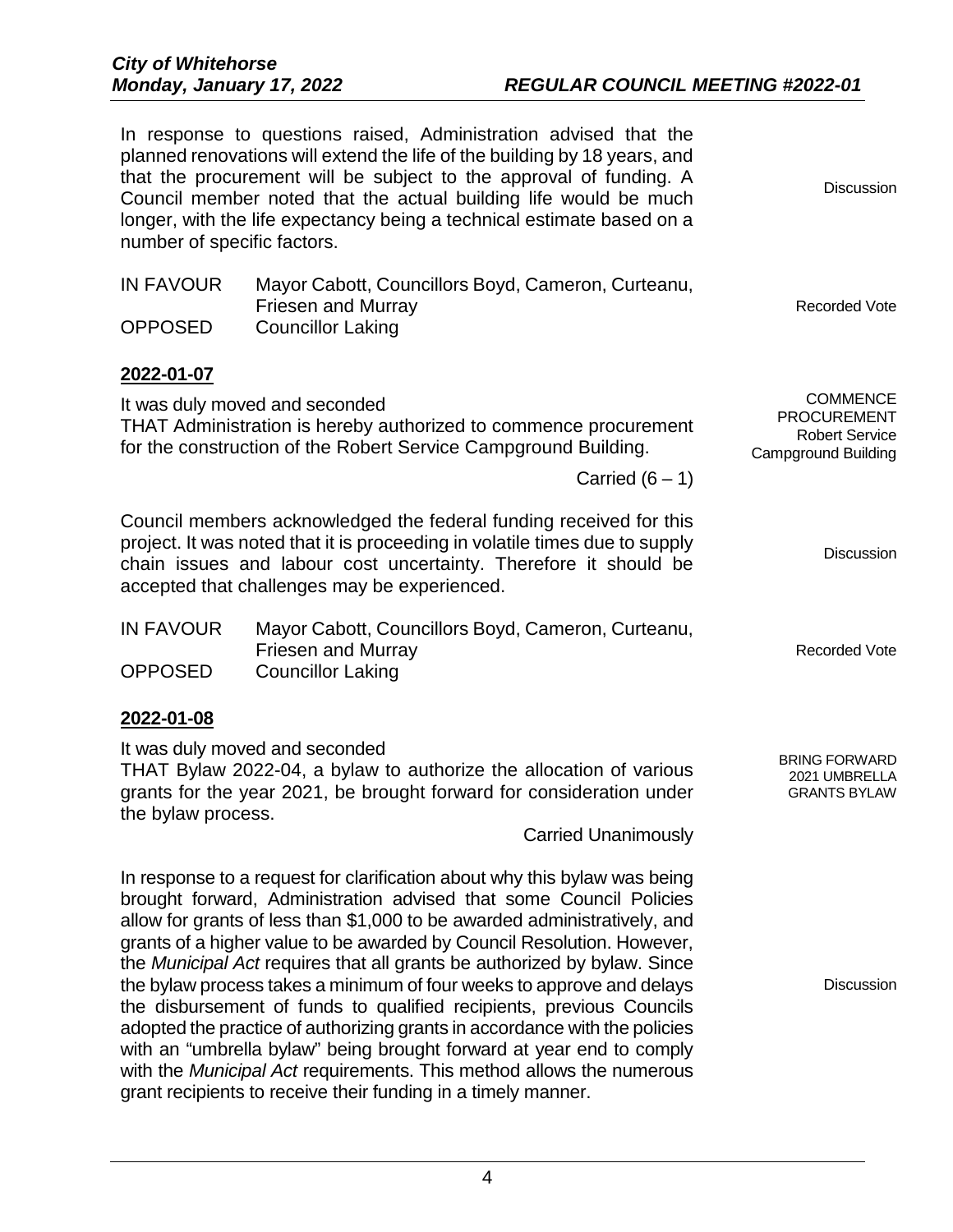## **2022-01-09**

It was duly moved and seconded

| It was duly liloved and seconded<br>THAT Bylaw 2021-42, a bylaw to adopt the 2022 to 2025 Capital<br>Expenditure Program, be brought forward for second and third reading<br>under the bylaw process.                                                                                                | <b>BRING FORWARD</b><br>2022 to 2025 CAPITAL<br><b>EXPENDITURE PLAN</b> |
|------------------------------------------------------------------------------------------------------------------------------------------------------------------------------------------------------------------------------------------------------------------------------------------------------|-------------------------------------------------------------------------|
| <b>Carried Unanimously</b>                                                                                                                                                                                                                                                                           |                                                                         |
| A Council member noted that a number of citizens have expressed<br>support for re-thinking the City Hall Renovation project.                                                                                                                                                                         | <b>Discussion</b>                                                       |
| At the Standing Committee meeting on January 10, 2022, Councillor<br>Laking gave notice that he would bring forward a motion to halt the City<br>Hall Renovation project at the Regular Council meeting on January 17,<br>2022. That motion would come forward under New and Unfinished<br>Business. | NOTICE OF MOTION<br>(Councillor Laking)                                 |
|                                                                                                                                                                                                                                                                                                      | <b>City Planning Committee</b>                                          |
| 2022-01-10                                                                                                                                                                                                                                                                                           |                                                                         |
| It was duly moved and seconded                                                                                                                                                                                                                                                                       | <b>BRING FORWARD</b>                                                    |

THAT Bylaw 2022-09, a bylaw to rename two streets in the Whistle Bend Subdivision, be brought forward for consideration under the bylaw process. WHISTLE BEND STREETS

Carried Unanimously

In response to questions raised, Administration confirmed that only two properties would be impacted by the need to change their address. The process with Canada Post is quite simple and the cost is normally not a significant amount. The remaining properties are either undeveloped or under construction, and if the bylaw passes, the names will be changed before the properties are sold by the developer.

A Council member questioned the criteria used for bringing forward the proposed name changes, noting that "inappropriate" names can be a very subjective issue. It was noted that further public input would be welcomed on this issue.

# **Development Services Committee**

There was no report from the Development Services Committee. No Report

**Discussion** 

RENAMING BYLAW FOR

#### **City Operations Committee**

Administration provided an update on the status of snow removal throughout the City following back-to-back heavy snowfalls. Snow Removal Update For Information Only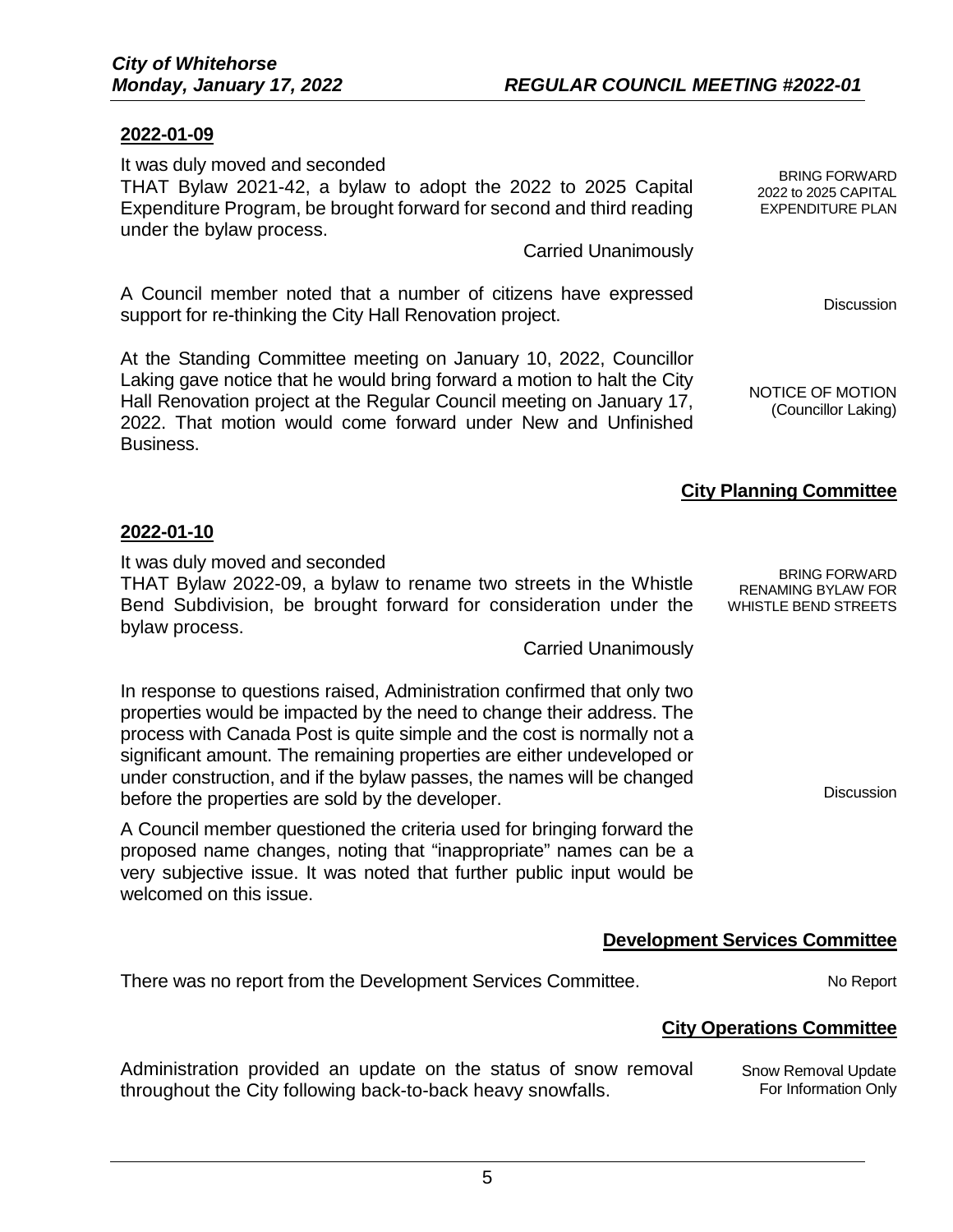Extra snow removal shifts have been working in the evenings and on weekends, supplemented by private contractors. Unfortunately, the recent period of extreme cold meant that snow removal had to be suspended due to the risks to both personnel and equipment.

Committee members noted how hard the snow removal crews have been working and thanked them for their efforts.

Committee members also reiterated concerns that have been raised about accessibility issues, safety issues with respect to sight lines at intersections due to the height and length of windrows, and the policy of ploughing in front of driveways which can pose challenges for residents. Administration was encouraged to increase opportunities for engagement of the private sector in snow removal.

To facilitate snow clearing, citizens were encouraged to ensure that vehicles are removed from the roadway when signs are posted for planned snow removal.

Snow Removal Update For Information Only (Continued)

# **Community Services Committee**

There was no report from the Community Services Committee. No Report

**Public Health and Safety Committee**

A Committee member advised that the Taxi Safety Report has been released to the public. Council members and Administration were encouraged to review the report in advance of an upcoming delegate presentation from the Yukon Status of Women Council.

Councillor Laking advised that Council members have discussed the escalating costs of the City Hall Renovation Project and have agreed that the issue will be raised at the Standing Committee meeting on January 24, 2022. As a consequence, Councillor Laking advised that he would not proceed with his proposed motion at this time.

Taxi Safety Report For Information Only

## **NEW AND UNFINISHED BUSINESS**

MOTION DEFERRED Proposed Motion to Halt the City Hall Renovation Project

## **BYLAWS**

**BYLAW 2021-41** 2022 to 2025 CAPITAL EXPENDITURE PROGRAM

SECOND READING

## **2022-01-11**

It was duly moved and seconded THAT Bylaw 2021-41, a bylaw to adopt the 2022 to 2025 Capital Expenditure Program, be given second reading.

Carried  $(6 - 1)$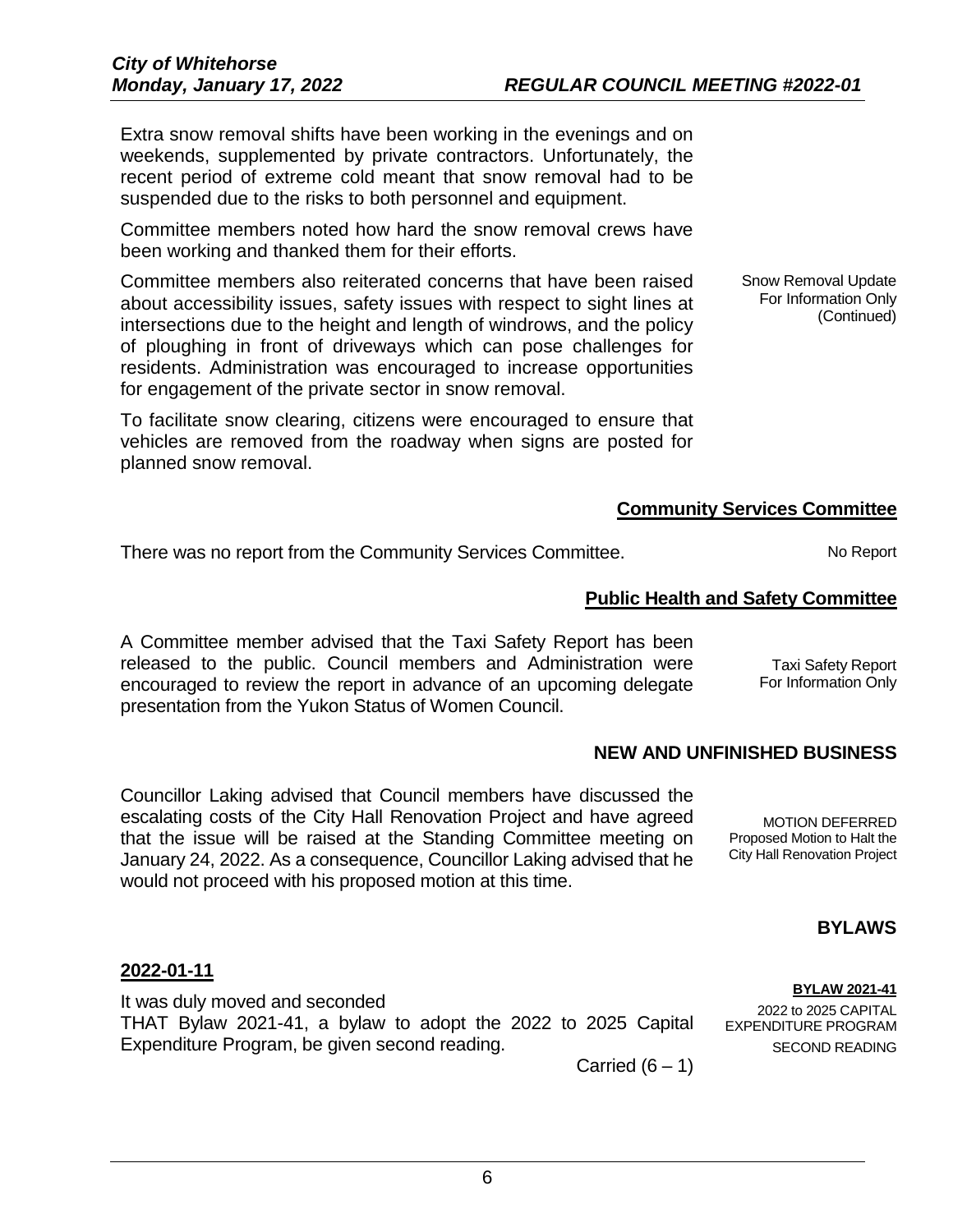Council members requested clarification on a number of line items in the budget, including the implementation of the Asset Retirement Standard, the Whistle Bend Pond project, and the Rural Roads BST Program.

It was suggested that several items related to the Official Community Plan should be prioritized, as well as the construction of a new fire hall for Whistle Bend.

One Council member stated that the cost overruns on the City Hall project make it difficult to support this budget.

Other members of Council spoke in support of the budget, stating that the City is in a good financial situation and the majority of the focus of this budget is on upgrades to existing infrastructure.

| <b>IN FAVOUR</b> | Mayor Cabott, Councillors Boyd, Cameron, Curteanu, |
|------------------|----------------------------------------------------|
|                  | <b>Friesen and Murray</b>                          |
| <b>OPPOSED</b>   | <b>Councillor Laking</b>                           |

## **2022-01-12**

It was duly moved and seconded THAT Bylaw 2021-41, a bylaw to adopt the 2022 to 2025 Capital Expenditure Program, having been read a first and second time, now be given third reading. Carried  $(6 - 1)$ **BYLAW 2021-41** 2022 to 2025 CAPITAL EXPENDITURE PROGRAM THIRD READING

| <b>IN FAVOUR</b> | Mayor Cabott, Councillors Boyd, Cameron, Curteanu, |
|------------------|----------------------------------------------------|
|                  | <b>Friesen and Murray</b>                          |
| <b>OPPOSED</b>   | <b>Councillor Laking</b>                           |

#### **2022-01-13**

It was duly moved and seconded THAT Bylaw 2022-04, a bylaw to authorize the allocation of various grants for the year 2021, be given first reading.

Carried Unanimously

#### **2022-01-14**

It was duly moved and seconded THAT Bylaw 2022-04, a bylaw to authorize the allocation of various grants for the year 2021, be given second reading.

Carried Unanimously

#### **2022-01-15**

It was duly moved and seconded THAT Bylaw 2022-09, a bylaw to change the name of two streets in the Whistle Bend Subdivision, be given first reading.

Carried Unanimously

**Discussion** 

Recorded Vote

Recorded Vote

**BYLAW 2022-04** 2021 UMBRELLA GRANTS FIRST READING

> **BYLAW 2022-04** SECOND READING

> > **BYLAW 2022-09**

STREET RENAMING FIRST READING